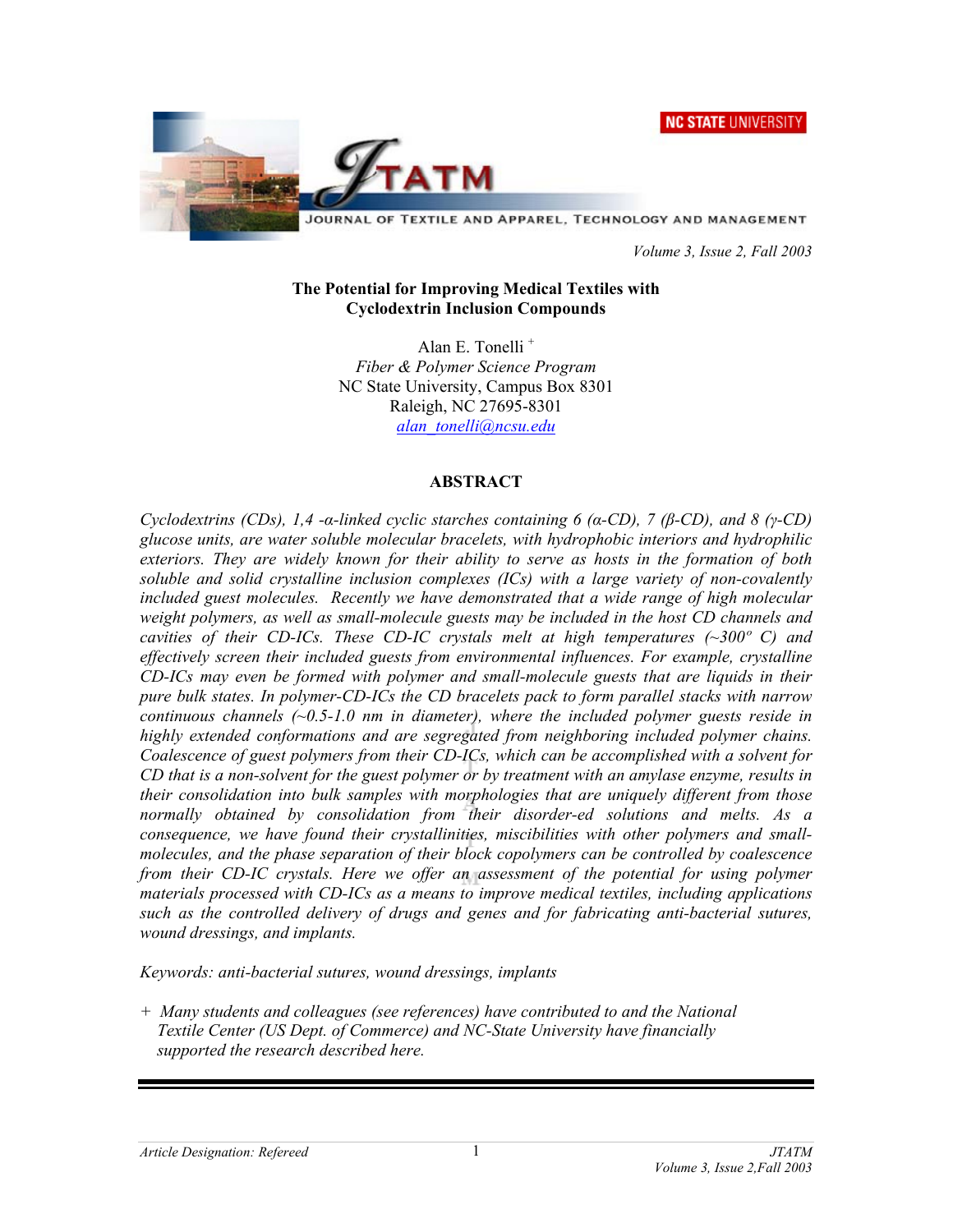### **Introduction**

 During the past decade it has been demonstrated that crystalline inclusion compounds (ICs) may be formed between host cyclodextrins (CDs) and a wide variety of guest polymers<sup>1-13</sup>. In Figure 1(a) the structures and dimensions of the host  $\alpha$ -,  $\beta$ -, and γ-CDs are presented along with the channel crystal structure of CD-ICs (b) and a single α-CD stack of the α-CD-IC channel structure crystal containing a guest polymer (c). Two important features of polymer-CD-IC crystals are (i.) the segregation of polymer chains occupying different CD-IC channels, and (ii.) the highly extended conformations required of the included, guest polymers by the narrow cross-sections (5-10Å) of the CD-IC channels. As a consequence of the unique environment provided by CD-ICs for their guest polymers, it might be expected that consolidation of guest polymers from their CD-ICs could yield bulk polymer samples with structures and morphologies that are significantly altered from those normally achieved from their disordered solutions and melts. When guest polymers are coalesced from their CD-IC crystals by disruption of the IC and removal of CD with a solvent that is good for the CD host, but which is a non-solvent for the polymer, or by the selective degradation of the host CD with an T amylase enzyme or an acid, the resultant consolidated guest polymer chains may A. retain some degree of their extended, unentangled natures. As is apparent from œ Figure 1 (b), polymer guests in neighboring CD-IC channels are necessarily proximal, M because of their separation by the walls created by the CD bracelets in adjacent IC stacks. Consequently, if two or more polymers are dissolved in a common solvent and this mixed polymer solution is used to form a CD-IC containing both or more

polymers, then the subsequent coalescence of polymer guests from the common CD-IC could possibly result in their intimate blending.

 The effects produced by coalescing polymers from their CD-IC crystals may be generally summarized<sup>5,7-10,12,14-20</sup> in the following ways: (i.) crystallizable homopolymers can evidence increased levels of crystallinity and higher melting and decomposition temperatures than samples consolidated from their disordered solutions and melts; (ii.) molecularily mixed, intimate blends of two or more polymers that are normally believed to be immiscible can be achieved by coalescence from their common CD-IC crystals, as illustrated in Figure 2, (iii.) the phase segregation of incompatible blocks can be greatly suppressed when block copolymers are coalesced from their CD-IC crystals, and (iv.) the thermal and temporal stabilities of the well-mixed homopolymer blends and block copolymers obtained by coalescence from their CD-ICs appear to be substantial, thereby suggesting retention of their as-coalesced structures and morphologies under normal thermal processing conditions.

 In addition, additives may be delivered to polymers and textiles using CDs by two methods: i.) by forming an intimate additive (G1)/polymer(G2) blend as indicated above in Figure 2, and ii) by first forming a crystalline additive-CD-IC, followed by melt-processing the additive- CD-IC crystals into polymer fibers and films. The latter approach is made feasible by the high melting temperatures  $(\sim 300^{\circ} \text{ C})$  of additive-CD-IC crystals. Here we offer an assessment of the potential for using polymer materials processed with CD-ICs as a means to improve medical textiles, including applications such as the controlled delivery of drugs and anti-bacterial sutures and implants.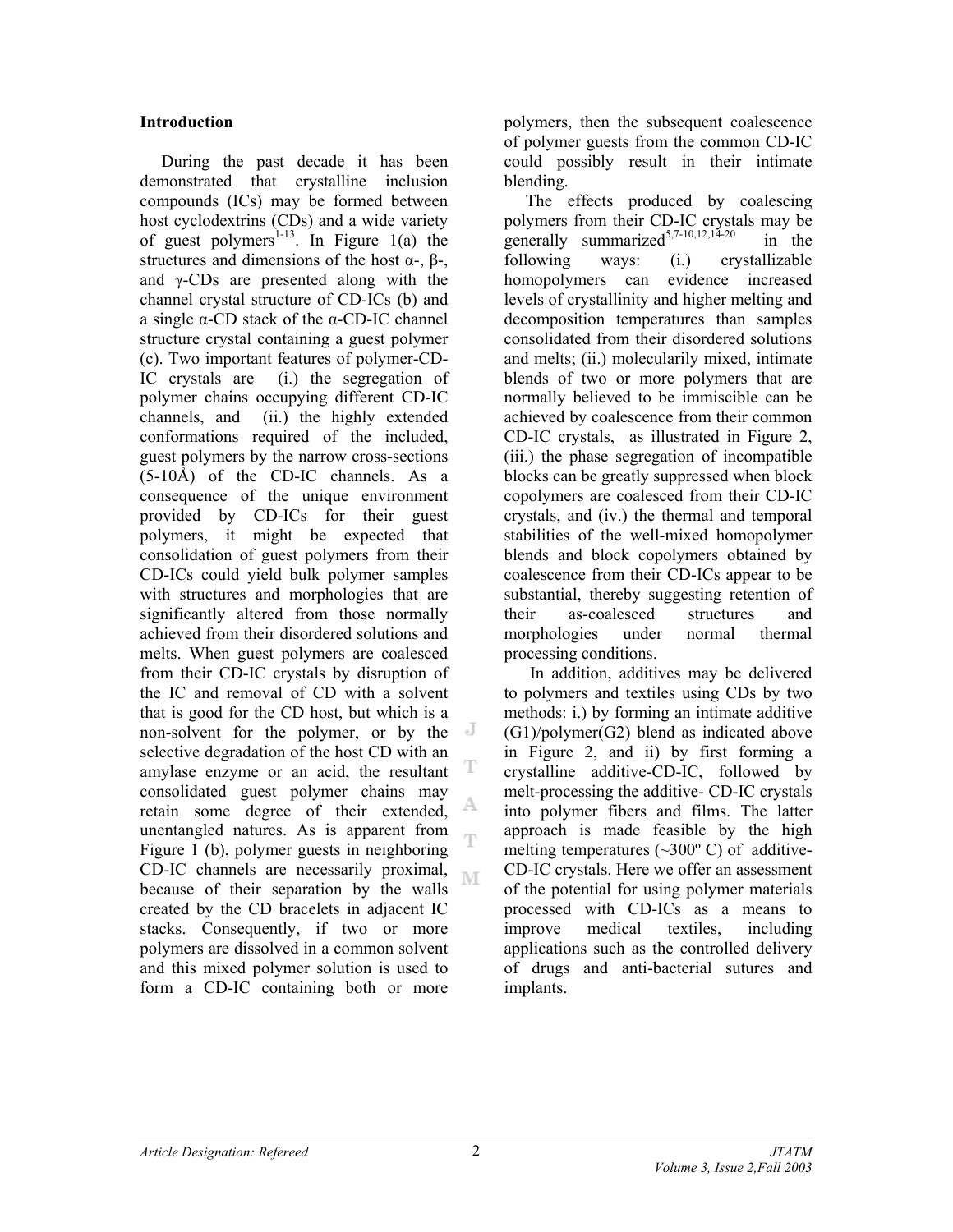

**Figure. 1. Cyclodextrins (CDs)** (a) Chemical structure of β-CD and the dimensions of α-, β-, and γ-CD bracelets. (b) Channel or tubular crystal structure of CD-ICs, where the host CD bracelets are stacked to form nanotubes and wherein reside the included guest polymers. (c) A single CD-nanotube threaded by a polymer chain.



**Figure 2.** Blending *via* complexation and subsequent coalescence.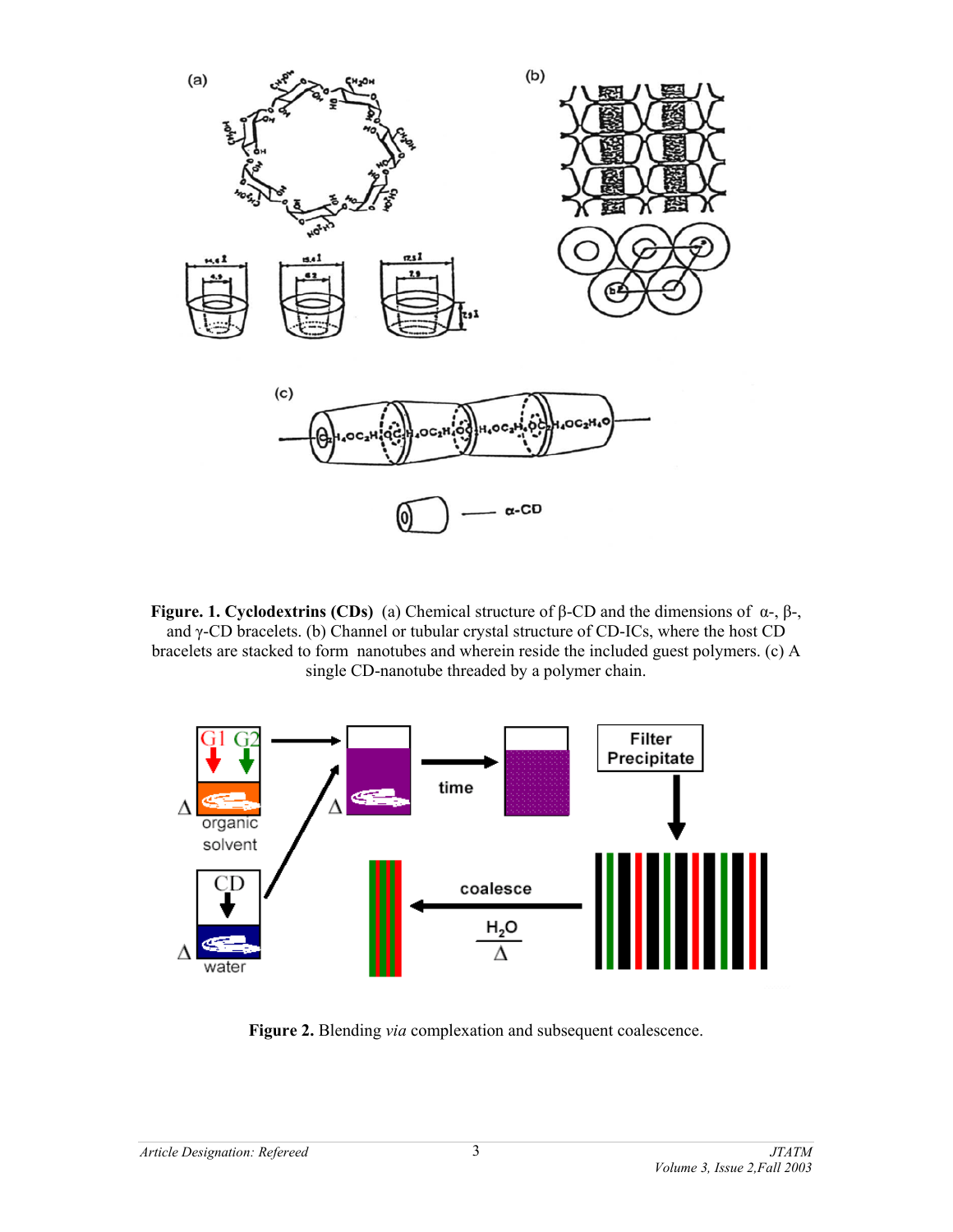# **Experimental**

Details concerning the formation of polymer- and additive-CD-ICs, their characterization, their coalescence into homo- and block copolymer and polymer1/polymer2 and additive/polymer blends, and their characterization can be found in the appropriate references cited during the following discussion of results.

# **Results and Discussion**

## *Homopolymers Coalesced from Their CD-ICs*

 In general when homopolymers are coalesced from their CD-IC crystals the resulting bulk samples have structures, morphologies, and even chain conformations which differ markedly from those produced by normal consolidation from their disordered solutions and melts, where their chains are randomly coiling and usually entangled. Crystallizable polymers are observed<sup>8,12,17</sup> to have enhanced crystallinities, usually with elevated melting temperatures  $(T_m)$ , and even distinct crystalline poly-morphs $12$  when coalesced from their CD-ICs. For example, when poly(ethylene tere-phthalate) (PET) is coalesced from its  $\gamma$ -CD-IC crystals<sup>8</sup>, its level of crystallininty is  $\sim$  three times that of as-received PET, although its  $T_m$  is only Т marginally elevated from that of typical bulk or solution crystallized samples. However, after melting the γ-CD-IC-coalesced PET crystals, it is difficult to quench the resultant Ť PET melt into the usual amorphous PET glass, characterized by a T<sub>g</sub>  $\sim$  80° C. Instead, NI the coalesced PET melt rapidly crystallizes (See Figure 3) during the attempted quench, and so upon reheating, it displays neither a  $T_{g}$  nor a crystallization exotherm, which are normally observed in melt-quenched PETs, but simply remelts at the as-coalesced  $T_m$ . This behavior is unaffected by holding the coalesced sample above  $T_m$  for 2 hr, indicating that the extended, unentangled nature of the PET chains in the noncrystalline regions of the coalesced sample are not easily converted into the usual

completely disordered, randomly coiled, entangled PET melt.

Analysis of the FTIR spectrum of the γ- $CD$ -IC-coalesced PET sample has revealed<sup>8</sup> that extended kink conformations, with gauche ±, trans, gauche ∓ ethylene glycol bonds, necessary<sup>21</sup> for inclusion in the narrow channels of the γ-CD-IC crystals, are largely retained upon coalescence. It is not surprising that these kink conformations can be readily converted to the all trans crystalline conformation, *via* counter rotations about the  $-O-CH_2$ - and  $-CH_2-O$ ethylene glycol bonds from their gauche  $\pm$ and gauche conformations, leading to rapid crystallization of the coalesced PET chains. In contrast, the completely disordered amorphous PET chains normally found in PET melts and glasses possess a high concentration<sup>22</sup> (>80 %) of ethylene glycol residues with energetically favorable gauche  $\pm$  -CH<sub>2</sub>-CH<sub>2</sub>- bonds, which retards their crystallization into the all trans conformation. However, what remains surprising is the observation that the kink conformers in the non-crystalline regions of the coalesced PET sample are not readily converted to the usual disordered, randomly coiling, entangled melt above  $T_m$ 

 In any event, inclusion in and coalescence from its γ-CD-IC renders PET repeatedly and rapidly crystallizable. This implies that melt spun and melt-blown fibers with high levels of crystallinity should be achievable from coalesced  $PET<sup>23</sup>$  without drawing or using a second polymer component that is rapidly crystallizable, to produce strong fibers, yarns, fabrics, and non-woven webs. When these are incorporated into textile structures appropriate for medical applications, their performance will likely be superior to those manufactured from normally produced PETs.

# *Block Copolymers Coalesced from Their CD-ICs*

 When the biodegradable/bioabsorbable diblock copolymer poly(ε-caprolactone)-b-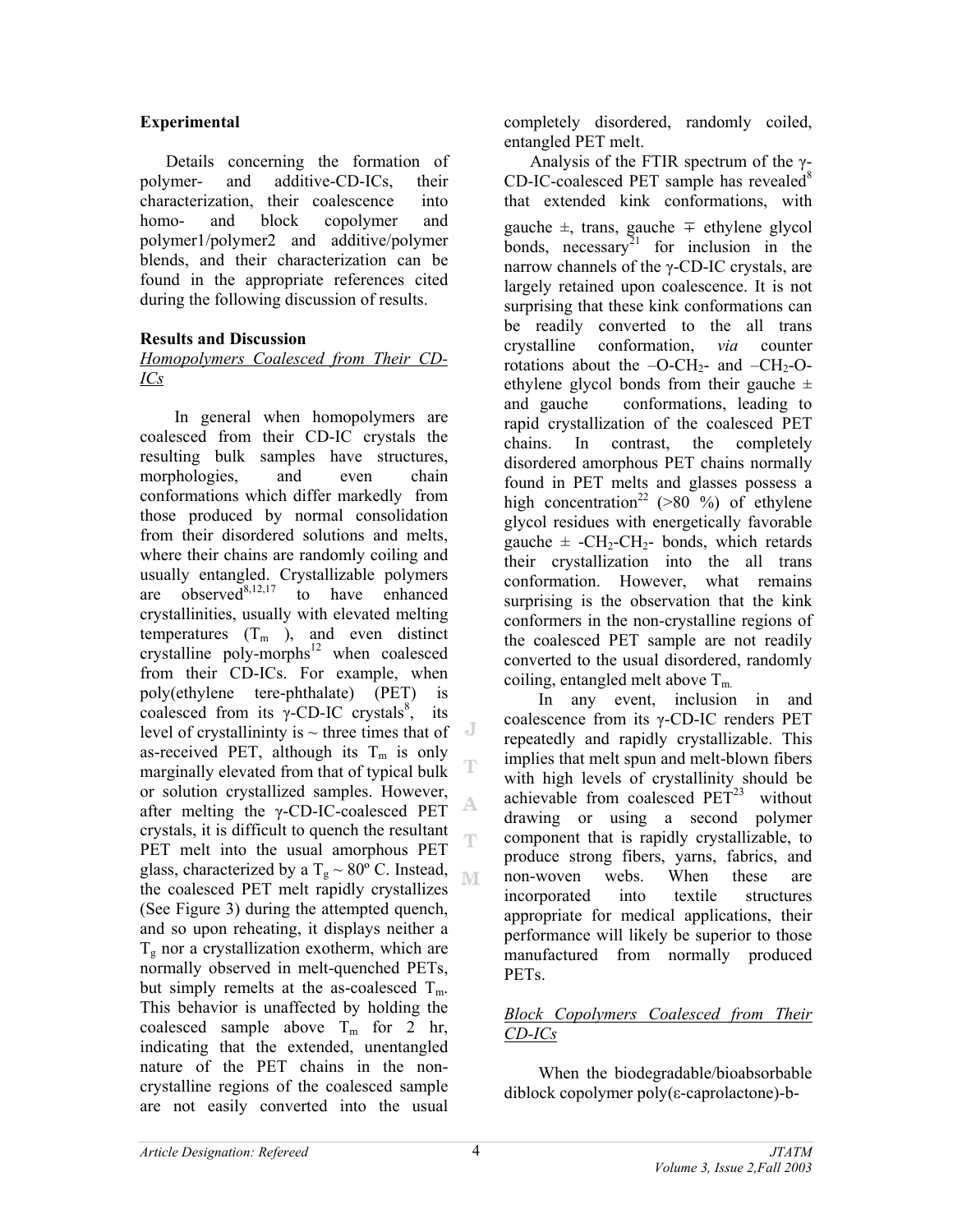Poly(L-lactic acid) (PCL-b-PLLA) is coalesced from its  $\alpha$ -CD-IC<sup>18</sup> the phase segregation of immiscible PCl and PLLA is greatly suppressed, as observed<sup>16</sup> by 50-60% and 54-79% reductions in the crystallinities of PCl and PLLA blocks, respectively, from those observed in the assynthesized sample. In addition, the rates of crystallization of PCL and PLLA blocks are much faster in the coalesced PCL-b-PLL $A^{19}$ .

 The biodegradation of as-received and coalesced PCL-b-PLLA samples using the lipase from *Rhizopus arrhizus* were  $compared<sup>18</sup>$ . The coalesced diblock copolymer was observed to undergo much more rapid biodegradation as demonstrated in Figure 4 The increased rate of biodegradation of the coalesced PCL-b-PLLA is apparently attributable to the suppressed phase segregation of PCl and PLLA blocks in the coalesced sample,



**Figure 3.** Cooling crystallization enthalpies (Hcc) and temperatures (Tcc) (solid markers) observed at different DSC cooling rates for as-received (squares) and coalesced (diamonds) PET samples.

T

which led to reduced PCL and PLLA crystallinities. The wide angle X-ray A diffraction patterns of as-synthesized (a) and coalesced (b) PCL-b-PLLA films observed œ after various enzymatic degradation times shows that the level of crystallinity clearly  $\mathbb{N} \cap \mathbb{F}$ increases with the enzymatic degradation of the coalesced PCL-b-PLLA. This is a consequence of the preference of the lipase enzyme for the amorphous sample regions,

which are initially more plentiful compared with the as-synthesized sample. It is apparent that the biodegradation of the PCLb-PLLA block copolymer can be controlled by coalescence from its  $\alpha$ -CD-IC, and this can have important implications for its use in drug delivery and controlled release applications, as well as in other medical textile applications.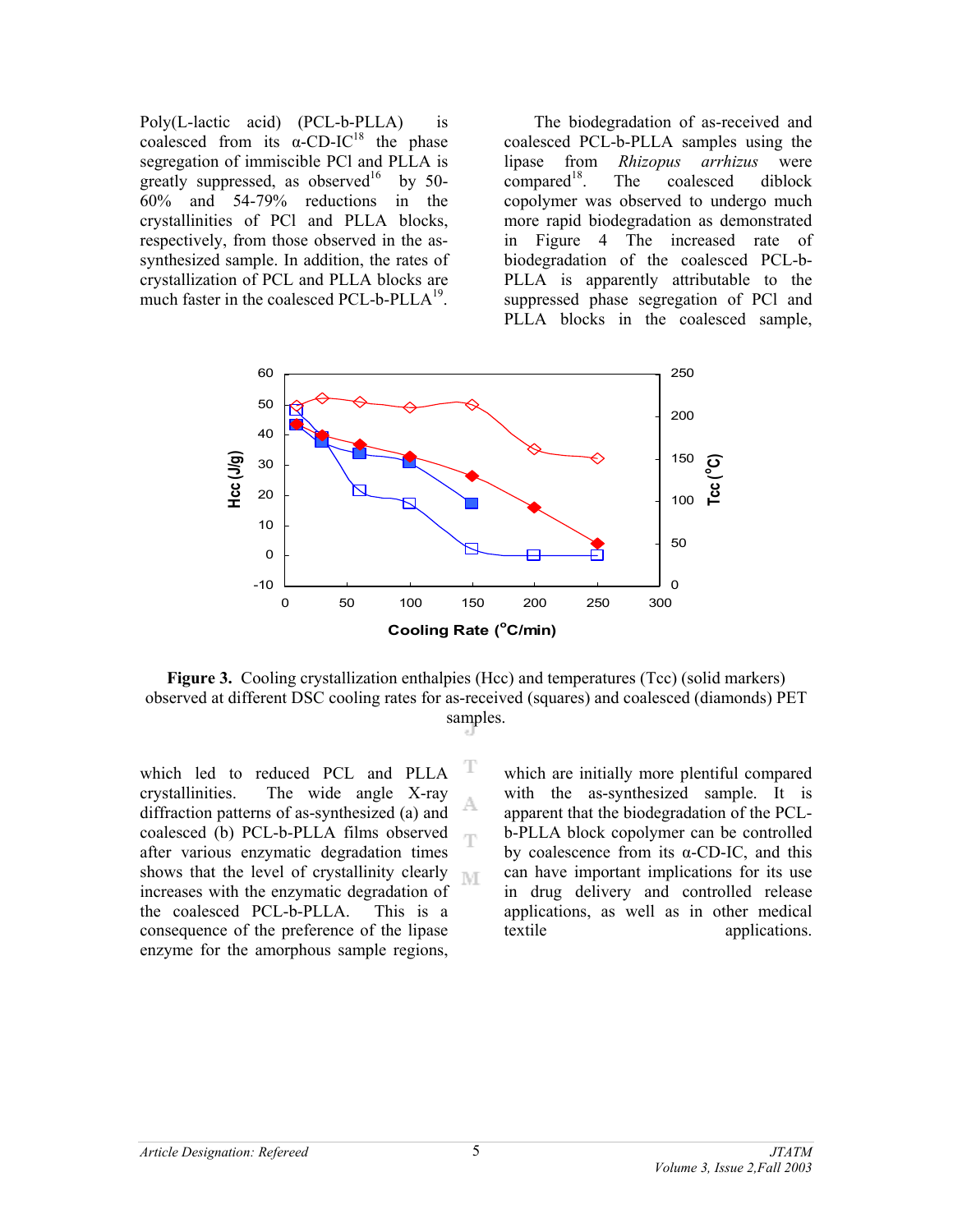

**Figure 4.** X-ray diffraction patterns of as-synthesized (a) and coalesced (b) PCL-b-PLLA films observed following various enzymatic degradation times.

#### **Homopolymer Blends**

 When PCl and PLLA chains are dissolved in dioxane at 50º C and added to a  $\mathbb{R}$ saturated aqueous solution of α-CD also maintained at  $50^{\circ}$  C with stirring, common α-CD-IC crystals containing both polymers (PCL/PLLA-α-CD-IC) result<sup>5</sup>. Coalescence of PCL and PLLA chains from their common  $α$ -CD-IC crystals appears to yield  $a$ well-mixed predominantly amorphous blend, as is evidenced by the comparison of  $\mathbb{M}$ x-ray diffractograms presented in Figure 5, where the degrees of crystallinity of both PCL and PLLA are dramatically reduced following the coalescence from their common α-CD-IC. DSC observations in fact do not detect a melting endotherm for PCL and only a very small endotherm for PLLA, which indicate that 0 and 5% of their chains, respectively have crystallized, which may be

compared to  $\sim$  50% PCL and PLLA crystallinities in the pure homopolymers and their solution-cast blend.

 Surprisingly, when the coalesced PCL/PLLA blend is heated at 200º C for up to 12 hrs, which exceeds the  $T_m$ s for both components, the DSC thermogram recorded after annealing did not change from that of the original coalesced sample. Apparently the initially well-mixed, almost entirely amorphous PCL/PLLA blend achieved by coalescence is thermally stable and has not phase-segregated following high temperature annealing. Based on our experience with the biodegradation of the PCL-b-PLLA block copolymer, it would appear that the well-mixed PCL/PLLA homopolymer blend obtained by coalescence from its common α-CD-IC would make an excellent material for nonremovable sutures for example.

6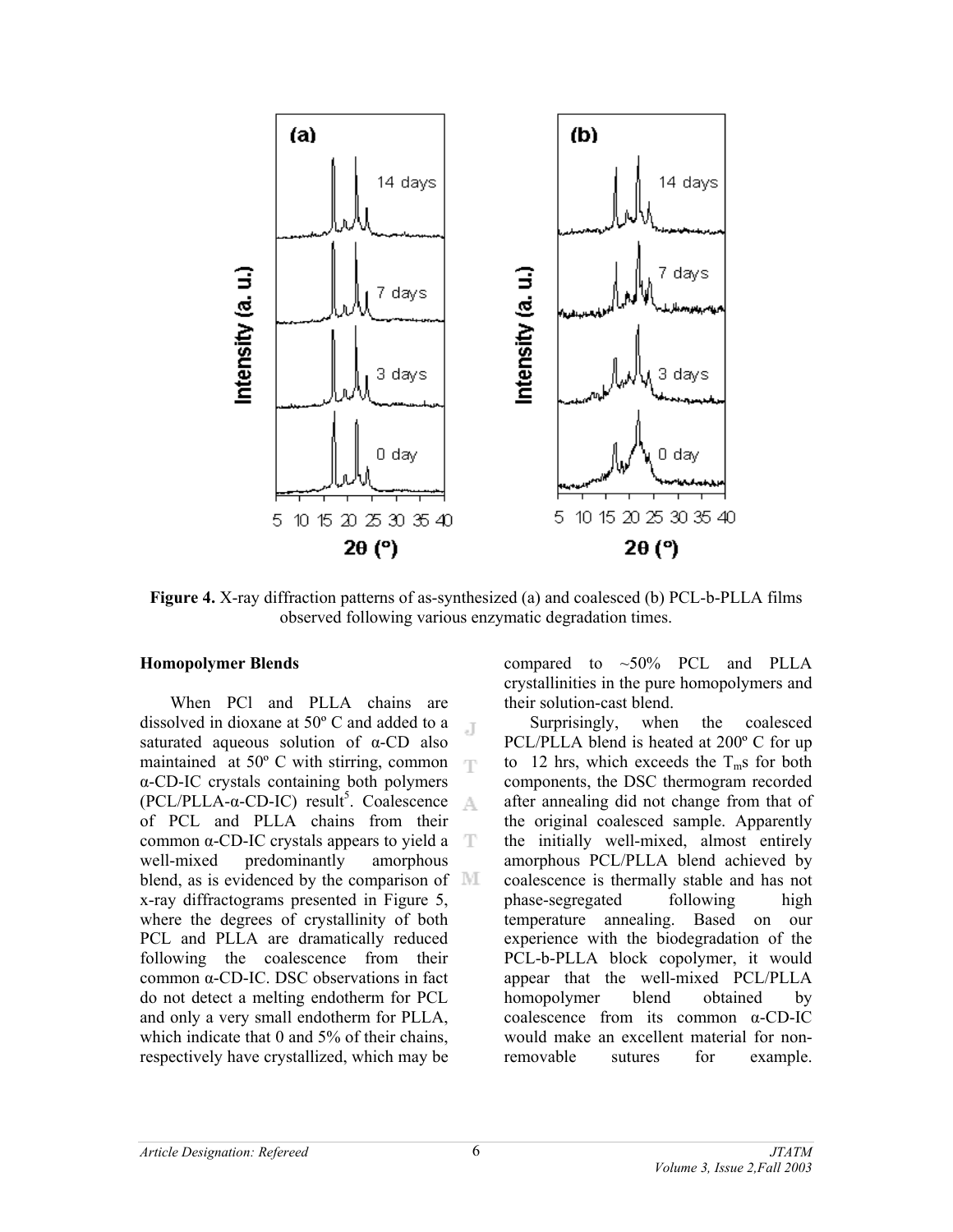

**Figure 5.** X-ray diffractograms of pure PCL (a) and PLLA (b) and PCL/PLLA blends obtained by casting from dioxane solution (c) and hot water coalescence from PCl/PLLA-α-CD-IC  $(d)^5$ .

#### *Delivery of Polymer Additives with CD-Ics*

 CD-ICs are high-melting crystalline materials which may me readily delivered to J polymer fibers and films by melt-processing techniques. Additives that are normally liquids may be delivered by this means, because in their CD-ICs they are A encapsulated by the host CD crystalline lattice (See Figure 1), and so their retention T by polymer solids is improved. In addition, for additives like flame retardants (FRs) and anti-bacterials discussed below, their efficacy may be improved by confinement inside the crystals of their CD-ICs.

 For example, the commercial FR, Anti-Blaze RD-1, shown in Table 1 is normally padded on to cotton-polyester fabric from a bath followed by heating the FR treated fabric in an oven to improve retention of the FR. If instead the FR is first incorporated into an IC formed with β-CD and this is melt-processed into PET films we find $^{25}$  that

a superior level of protection may be imparted to the PET film, as demonstrated by the results presented in Table 1. Note that only the PET film embedded with FR-CD-IC, and not the normally treated film (PET-FR) survived the burning test. In addition, because the FR is encapsulated by the host CD crystalline lattice, it would not come into direct contact with human skin if PET-FR-CD-IC were used to make a fabric. Thus, much more aggressive, even potentially carcinogenic, agents could be considered as FRs if they were delivered in the form of their CD-ICs.

 In Figure 6 the chemical structures of two anti-bacterial agents neomycin and Trichlosan are presented, because these were used<sup>26,27</sup> in the form of their β-CD-ICs to make antibacterial films, fibers and fabrics. When these anti-bacterial β-CD-ICs were melt-processed into biodegradable/ bioabsorbable PCL and PLLA films and fibers they were observed to prevent the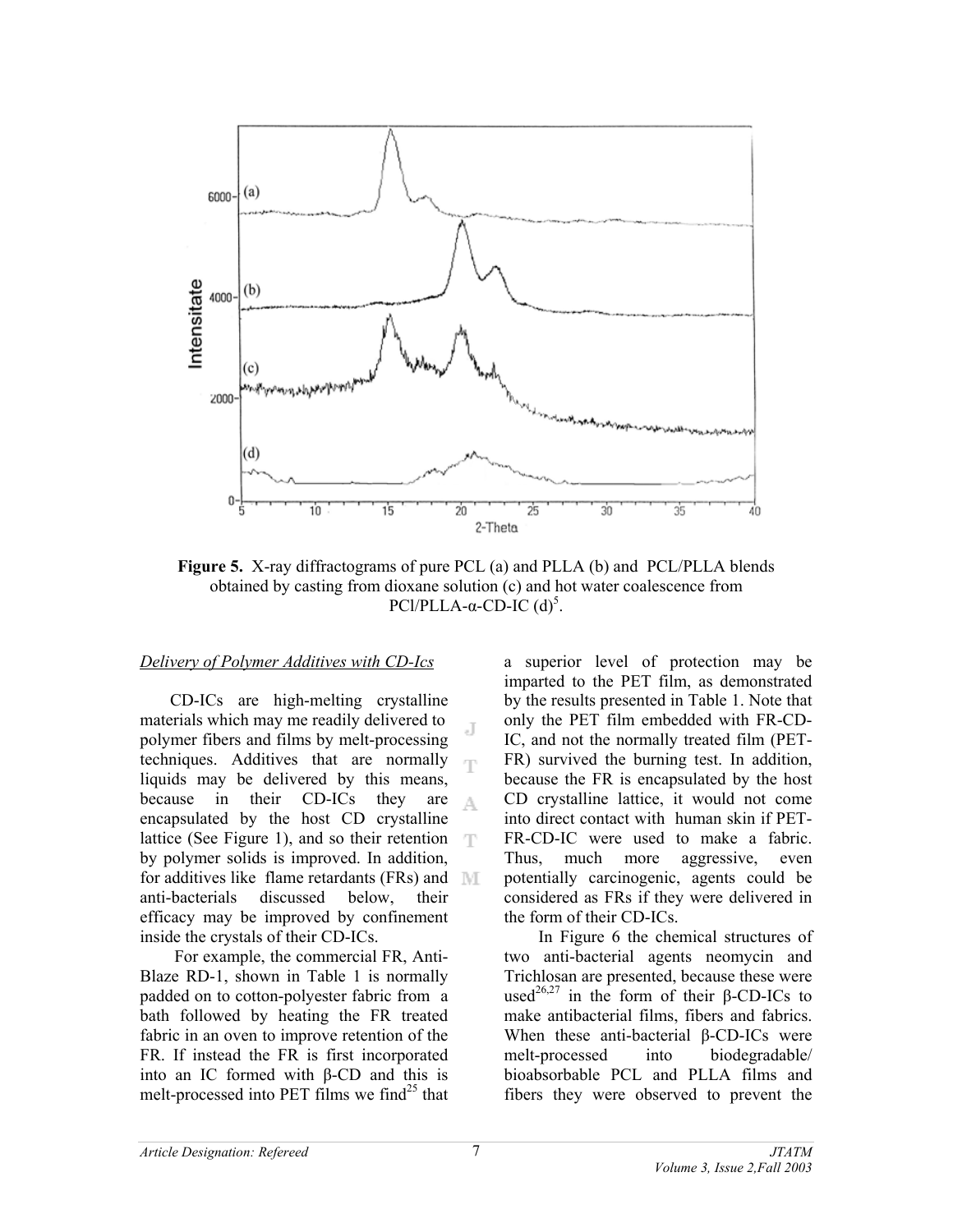growth of *E. coli* bacteria. For example, in Figure 7 the results observed for cotton fabric laminated with low-melting PCL films containing Trichlosan-  $β$ -CD-IC<sup>27</sup> prevented the growth of *E. coli* (zone of

inhibition) as efficiently as pure Trichlosan, even though the concentration of Trichlosan in the Trichlosan-IC PCL film is only  $\sim$ 10% of that in the Trichlosan film.

# **Table 1**. **Flame Resistance\* of PET Films Treated with Antiblaze RD-1**

**Antiblaze RD-1**



| Sample                           |                   | Char       | length              | cm            | <b>Burn</b> | Time | Sec. |
|----------------------------------|-------------------|------------|---------------------|---------------|-------------|------|------|
| <b>Trial</b>                     |                   | 1          | 2                   | $\mathcal{S}$ | 1           | 2    | 3    |
| <b>B.</b>                        | <b>PET</b>        | <b>BEL</b> | <b>BEL</b>          | <b>BEL</b>    | 26          | 28   | 25   |
| A.                               | <b>PET</b><br>/FR | 5.3        | <b>BEL</b>          | BEL           | 14          | 16   | 16   |
| $PET/\beta$ -CD                  |                   | <b>BEL</b> | <b>BELJ</b><br>T    | <b>BEL</b>    | 15          | 19   | 15   |
| <b>PET/FR-</b><br>$\beta$ -CD-IC |                   | 1.0        | 0.8<br>A<br>T<br>ΝE | 1.0           | 6           | 4    | 6    |

# • **Modified AATCC Test Method 34**

8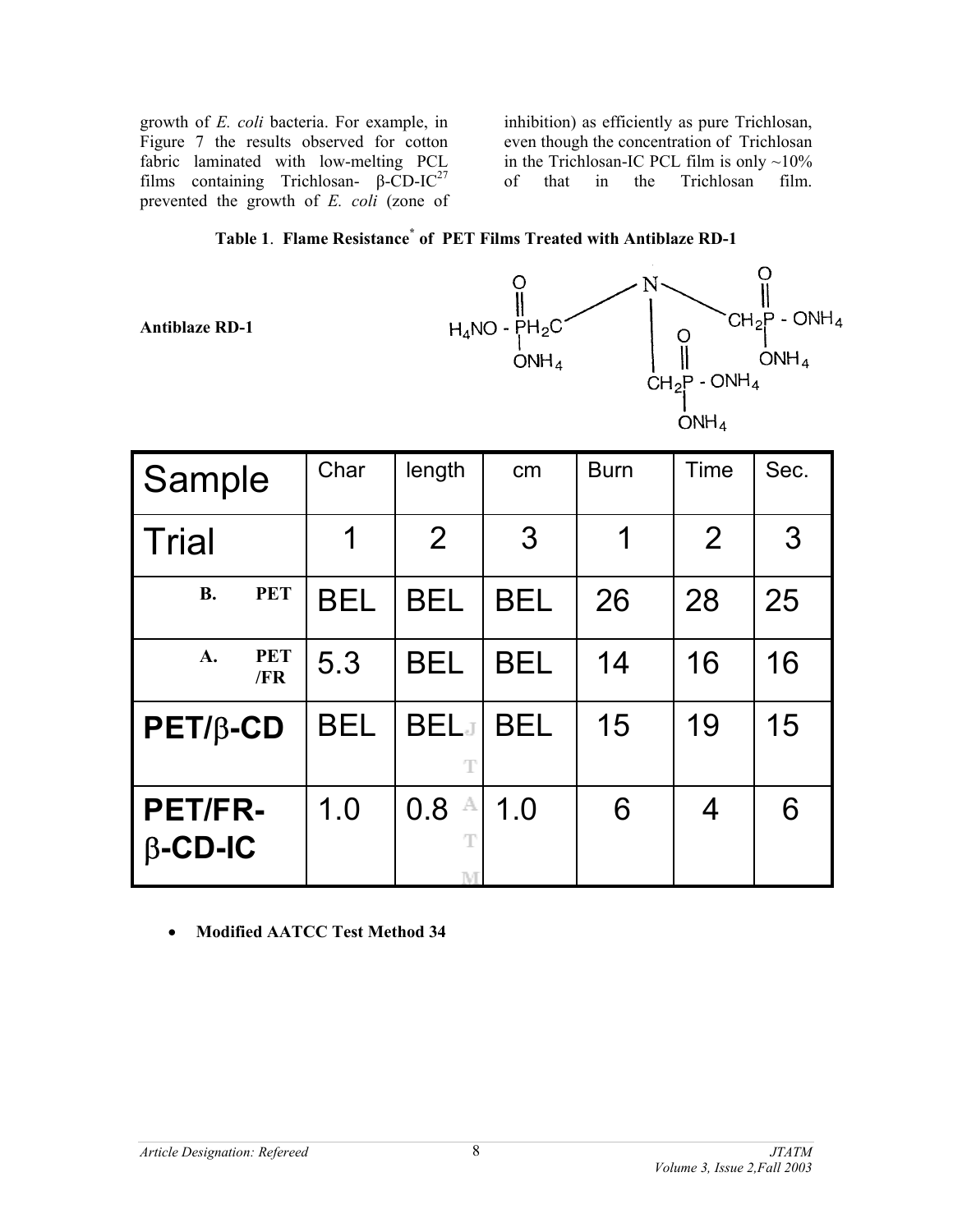

**Figure 6.** (a) Neomycin and (b) Trichlosan anti-bacterials.

 $\Box$ 

 When PLLA fibers were melt spun from a PLLA powder containing a small amount of neomycin-β-CD-IC<sup>26</sup>, it was observed that small bundles of the resulting fibers resisted the growth of *E. coli* bacteria when placed in an Agar medium after the bacteria were introduced. This shows the potential for producing non-removable sutures that are anti-bacterial, as well as biodegradable and bioabsorbable.

 Finally by the method illustrated schematically in Figure 8, we may obtain<sup>19</sup> a well-mixed blend of a polymer and an additive, which in this case is a drug. This can serve as an alternative to embedding additive-CD-ICs into polymer films and fibers, and has the added potential benefit of direct use in the form of the  $\top$  polymer/additive-CD-IC. For example, when exposed to certain enzymes in the body that digest amylases, CD from the polymer/additive-CD-IC will be digested resulting in the coalescence of the guest polymer and additive into a well-mixed blend. If a biodegradable/bioabsorbable polymer is chosen for this application, then we may achieve a controlled delivery of the additive, which may be a drug. Because the additive is protected first by inclusion in the host CDs and then by encapsulation in its well-mixed blend with the biodegradable/bio-absorbable polymer, this means of delivery might be useful for additives/drugs whose exposure to certain *in vivo* environments might lead to their degradation.

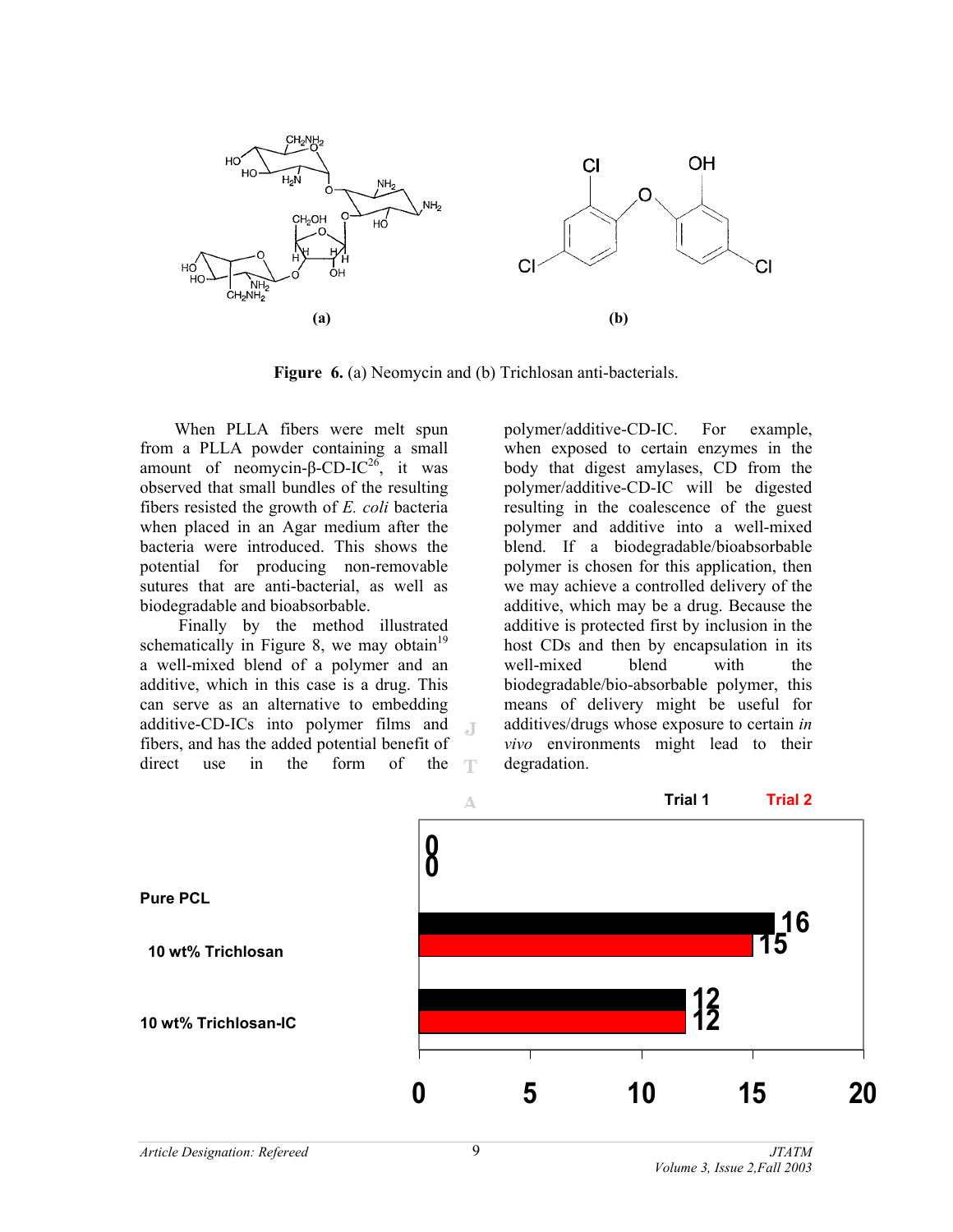**Zone of Inhibition – Diameter (mm)**



**Figure 7.** Anti-bacterial behavior of cotton fabric laminates with PCL / Triclosan films.



**Figure 8**. Scheme of a polymeric drug delivery system formed by the simultaneous coalescence of matrix polymer and drug molecules from their common inclusion complex.

 It is hoped by way of the several examples discussed above, that the potential for using CD-ICS formed with polymers and/or additives to construct medical textiles with improved properties and possibly new capabilities has been demonstrated.

# **Acknowledgements**

We are grateful to the National Textile Center (US Dept. of Commerce) and North Carolina State University for financially supporting this research.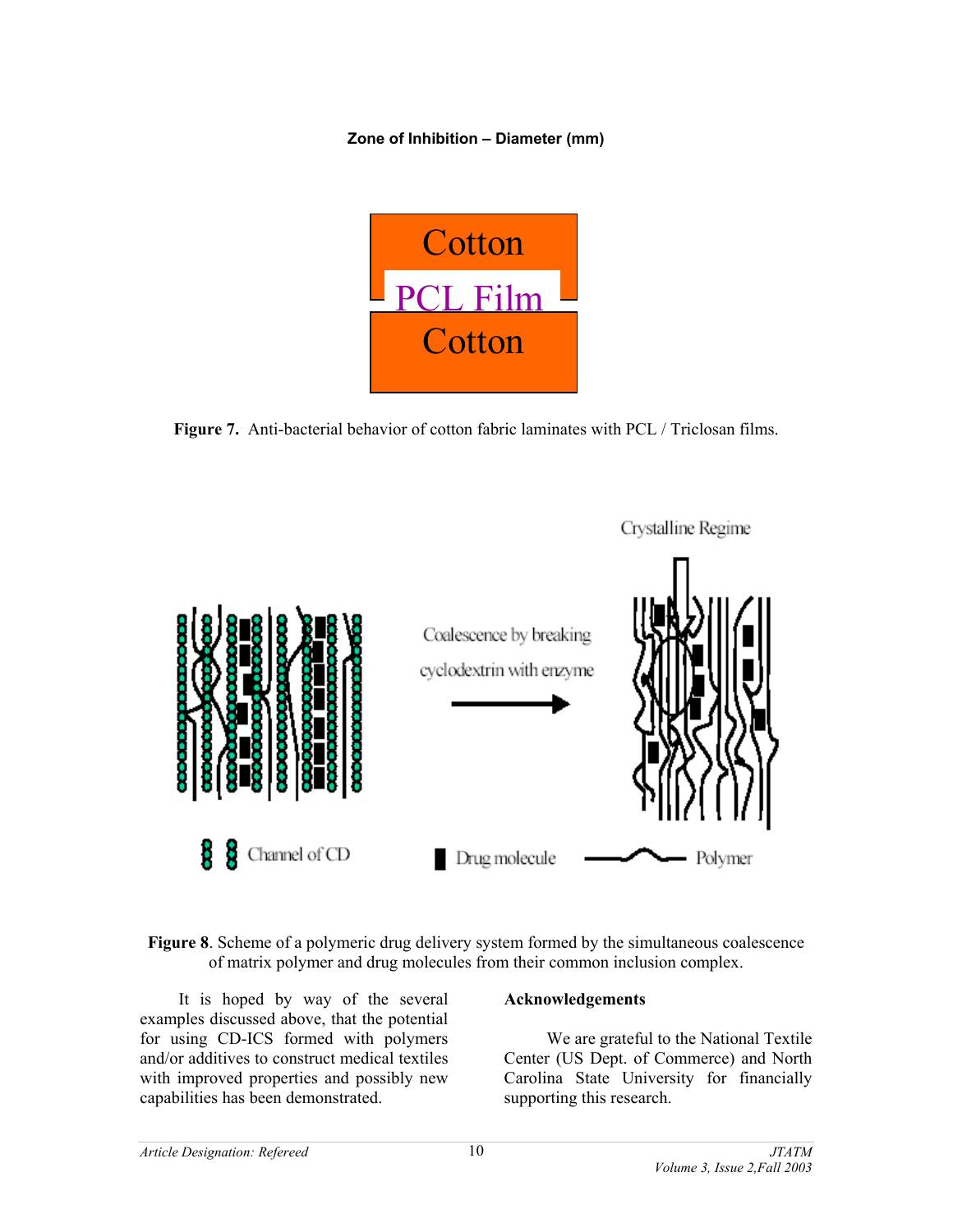#### **References**

- 1. L. Huang and A. E. Tonelli, J. Macromol. Science, Revs. Macromol. Chem. and Phys., C38(4), 781, 1998.
- 2. L. Huang, E. Allen, and A. E. Tonelli, Polymer, 39, 4857, 1998.
- 3. L. Huang, E. Allen, and A. E. Tonelli, Polymer, *40*, 3211, 1999.
- 4. J. Lu, I. D. Shin, S. Nojima, and A. E. Tonelli, Polymer, *41*, 5871, 2000.
- 5. C. C. Rusa and A. E. Tonelli, Macromolecules, *33*, 5321, 2000.
- 6. F. E. Por beni, E. M. Edeki, I. D. Shin, and A. E. Tonelli, Polymer, *42(16)*, 6907, 2001.
- 7. M. Wei and A. E. Tonelli, Macromolecules, *34*, 4061, 2001.
- 8. T. A. Bullions, M., Wei, F. E. Porbeni, M. J. Gerber, J. Peet, M. Balik, and A.E., Tonelli, J. Polym. Sci., Polym. Phys. Ed., *40*, 992, 2002.
- 9. X. Shuai, F. E. Porbeni, M. Wei, T. A. Bullions, and A. E. Tonelli, Macromolecules, *35*, 3126, 2002.
- 10. X. Shuai, F. E. Porbeni, M. Wei, T. A. Bullions, and A. E. Tonelli, Macromolecules, *35*, 2401, 2002. M
- 11. X. Shuai, F. E. Porbeni, M. Wei, T. A. Bullions, and A. E. Tonelli, *Macromolecules*, *35,* 3778*,* 2002.
- 12. T. A. Bullions, E. M. Edeki, F. E. Porbeni, M. Wei, X. Shuai, and A. E. Tonelli, J. Polym. Sci., Polym. Phys. Ed., *41*, 139, 2003.
- 13. Note also the extensive studies of A. Harada and coworkers cited in refs. 1-12.
- 14. L. Huang, M. Gerber, H. Taylor, J. Lu, E. Tapaszi, M. Wutkowski, M. Hill, F. N.Nunalee, A. Harvey, C. C. Rusa, F. E. Porbeni, E. Edeki, and A. E. Tonelli, ACS Symposium Series # *790*, "Film Formation in Coatings: Mechanisms, Properties, and Morphology", T. Provder and M. Urban, Eds., Am. Chem. Soc., Wash., D.C., 2001, Chap.14.
- 15. C. C. Rusa, J. Lu., L.Huang, and A. E. Tonelli, "Cyclodextrin: From Basic research to Market", Proceedings of the  $10<sup>th</sup>$  International Cyclodextrin Symposium(CD-2000), May 21-24, 2000, Ann Arbor, Mich., J. Szejtli, Ed., Mira Digital Publ. (314- 776-6666), 2001.
- 16. X. Shuai, F. E. Porbeni, M. Wei, I. D. Shin, and A. E. Tonelli, Macromolecules, *34*, 7355, 2001.
- 17. L. Huang, M. Gerber, H. Taylor, J. Lu, E. Tapazsi, M. Wutkowski, M. Hill, A. Harvey, C. C. Rusa, M. Wei, F. E. Porbeni, C. S. Lewis, and A. E. Tonelli, Macromol. Chem., Macromol. Sympos., *176*, 129, 2001.
- 18. X. Shuai, M. Wei, F. E. Porbeni, T. A. Bullions, and A. E. Tonelli, Biomacromolecules,*3*, 201, 2002.
- 19. M. Wei, X. Shuai, and A. E. Tonelli, Biomacromolecules, YY, xxxx, 2003
- 20. M. Wei, W. Davis, B, Urban, Y. Song, F. E. Porbeni, X. Wang, J. L. White, C. M. Balik, C. C. Rusa, J. Fox, and A. E. Tonelli, Macromolecules, *35*, 8039, **2002**.

J

T

A

Ŧ